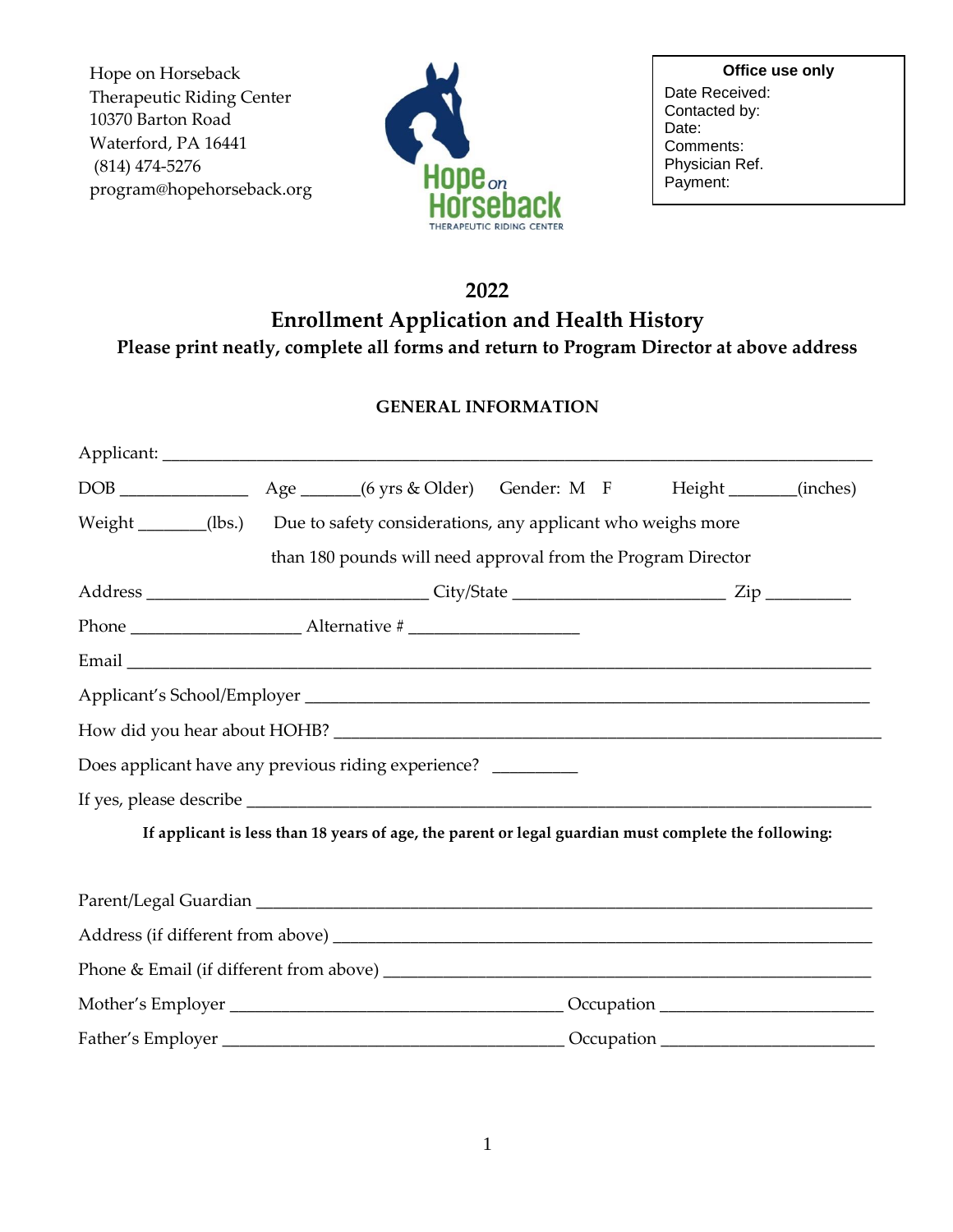PSYCHO/SOCIAL FUNCTION (i.e. Work/school including grade completed, leisure interests, relationships-family structure, support systems, companion animals, fears/concerns, etc)

\_\_\_\_\_\_\_\_\_\_\_\_\_\_\_\_\_\_\_\_\_\_\_\_\_\_\_\_\_\_\_\_\_\_\_\_\_\_\_\_\_\_\_\_\_\_\_\_\_\_\_\_\_\_\_\_\_\_\_\_\_\_\_\_\_\_\_\_\_\_\_\_\_\_\_\_\_\_\_\_\_\_\_\_\_\_\_\_\_\_\_ \_\_\_\_\_\_\_\_\_\_\_\_\_\_\_\_\_\_\_\_\_\_\_\_\_\_\_\_\_\_\_\_\_\_\_\_\_\_\_\_\_\_\_\_\_\_\_\_\_\_\_\_\_\_\_\_\_\_\_\_\_\_\_\_\_\_\_\_\_\_\_\_\_\_\_\_\_\_\_\_\_\_\_\_\_\_\_\_\_\_\_\_\_\_\_\_\_\_\_\_\_\_\_\_\_\_\_\_\_\_\_\_\_\_\_\_\_\_\_\_\_\_\_\_\_

GOALS (i.e.: Why are you applying for participation? What would you like to accomplish?)

*You will be contacted to set up an appointment with our instructors for an evaluation interview.*

\_\_\_\_\_\_\_\_\_\_\_\_\_\_\_\_\_\_\_\_\_\_\_\_\_\_\_\_\_\_\_\_\_\_\_\_\_\_\_\_\_\_\_\_\_\_\_\_\_\_\_\_\_\_\_\_\_\_\_\_\_\_\_\_\_\_\_\_\_\_\_\_\_\_\_\_\_\_\_\_\_\_\_\_\_\_\_\_\_\_\_\_

\_\_\_\_\_\_\_\_\_\_\_\_\_\_\_\_\_\_\_\_\_\_\_\_\_\_\_\_\_\_\_\_\_\_\_\_\_\_\_\_\_\_\_\_\_\_\_\_\_\_\_\_\_\_\_\_\_\_\_\_\_\_\_\_\_\_\_\_\_\_\_\_\_\_\_\_\_\_\_\_\_\_\_\_\_\_\_\_\_\_\_\_

## **HOHB CLIENT LIABILITY AND MEDICAL RELEASE**

The undersigned, (as parent or guardian of \_\_\_\_\_\_\_\_\_\_\_\_\_\_\_\_\_\_\_\_\_\_\_\_\_\_\_\_\_\_, where applicable or if client is under 18 years of age), in consideration of the instruction given in the horseback riding program furnished by Hope on Horseback Therapeutic Riding Center, does hereby release, discharge, and indemnify HOHB from all claims which the undersigned (or said minor) may have now or in the future resulting from personal injury, death, or property damage to the person or property, caused or in any way growing out of acts of HOHB. It is the understanding that HOHB and its personnel shall take all reasonable precautions regarding the operation of the riding program. I intend to be legally bound by this agreement.

Further, the undersigned authorizes any licensed physician and/or emergency medical personnel to provide any medical/surgical care and/or hospitalization for the client, including anesthetic, which they determine necessary or advisable, pending receipt of specific consent from the undersigned.

| Date                                                                                             |  |
|--------------------------------------------------------------------------------------------------|--|
| <b>Applicant's Signature</b>                                                                     |  |
| (Or signature of parent or guardian where applicable, or if applicant is under 18 years of age.) |  |

## **PHOTO/PUBLICITY RELEASE**

I hereby \_\_\_\_\_\_ **Hope on Horseback Therapeutic Riding Center** permission to use my\_\_\_\_\_\_\_\_ Give/ do not give states own/son's/ daughter's name or photographs in its public relations efforts for the primary purpose of promoting Hope on Horseback Therapeutic Riding Center and for soliciting financial support for HOHB.

\_\_\_\_\_\_\_\_\_\_\_\_\_\_\_\_\_\_\_\_\_\_\_\_\_\_\_\_\_\_\_\_\_\_\_\_\_\_\_\_\_\_\_\_\_\_\_\_\_\_\_\_\_\_\_\_\_\_\_\_\_\_\_\_\_\_ Date\_\_\_\_\_\_\_\_\_\_\_\_\_\_\_

| <b>Applicant's Signature</b>                                                                     |  |  |
|--------------------------------------------------------------------------------------------------|--|--|
| (Or signature of parent or guardian where applicable, or if applicant is under 18 years of age.) |  |  |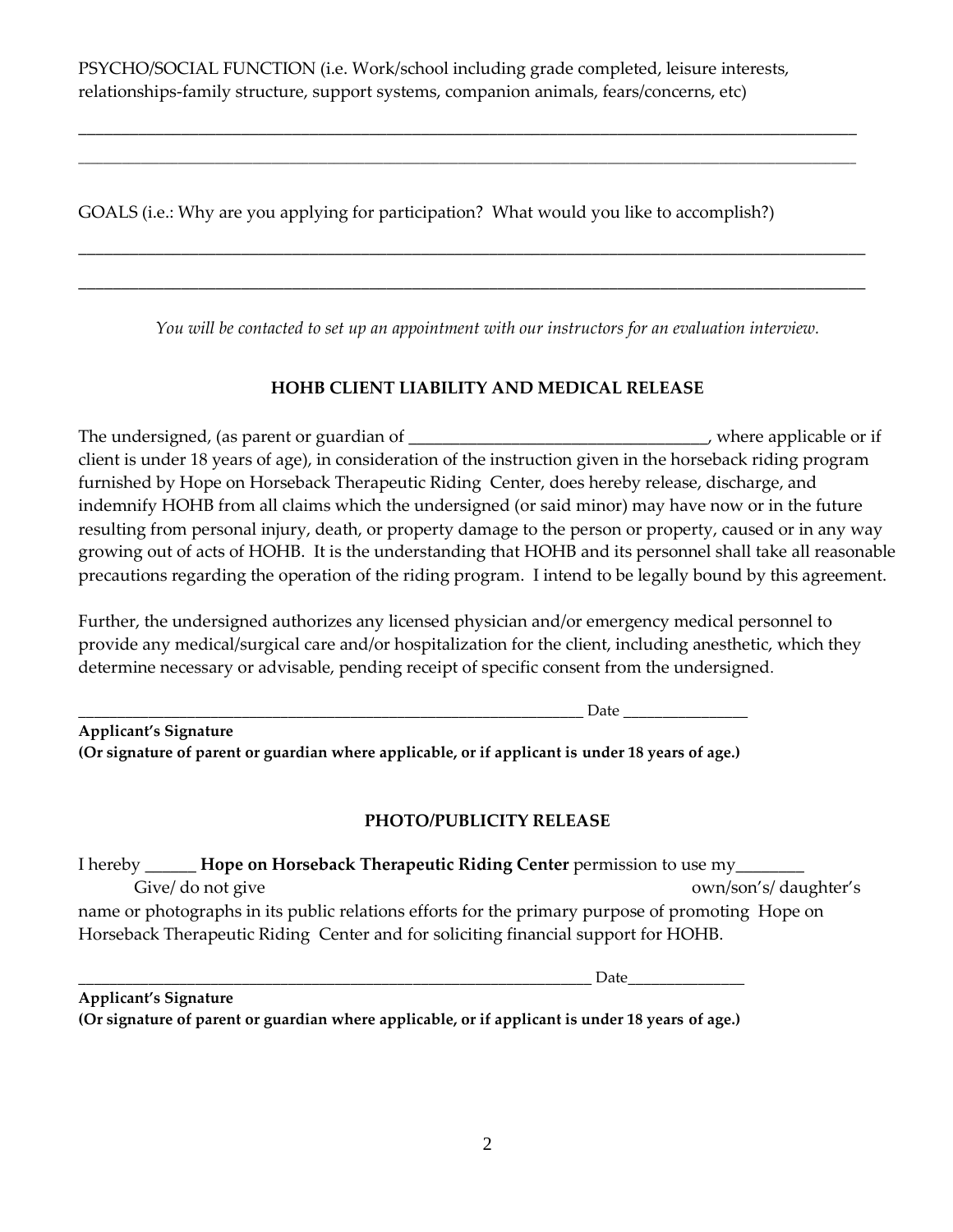## **HEALTH HISTORY**

Diagnosis or disability \_\_\_\_\_\_\_\_\_\_\_\_\_\_\_\_\_\_\_\_\_\_\_\_\_\_\_\_\_\_\_\_\_\_\_\_\_\_\_\_\_\_\_\_\_\_\_\_\_\_\_\_\_\_\_\_\_\_\_\_\_\_\_\_\_\_\_\_\_\_

Date of Onset \_\_\_\_\_\_\_\_\_\_\_\_\_\_\_\_\_\_

# **If the answer to any of the following HEALTH QUESTIONS is YES, a Physician's Release form is required**

Does the participant have (please circle):

| Crutches      | Yes or No | Walker     | Yes or No |
|---------------|-----------|------------|-----------|
| <b>Braces</b> | Yes or No | Wheelchair | Yes or No |

Has the participant ever been treated for any of the following? IF YES, check the box, provide date of occurrence and details.

| <b>YES</b> |                                             | Date | <b>Details</b> |
|------------|---------------------------------------------|------|----------------|
|            | Down Syndrome                               |      |                |
|            | Spinal condition i.e. injury, scoliosis,    |      |                |
|            | fusion, Spina Bifida                        |      |                |
|            | Brain Condition i.e. Cerebral Palsy, stroke |      |                |
|            | <b>Bleeding or Clotting Disorder</b>        |      |                |
|            | <b>Diabetes</b>                             |      |                |
|            | Joint Complications such as hip dysplasia   |      |                |
|            | Epilepsy                                    |      |                |
|            | <b>Heart Condition</b>                      |      |                |
|            | Neurological condition (including           |      |                |
|            | seizures)                                   |      |                |
|            | Pulmonary condition                         |      |                |
|            | Skin break down or pressure sores           |      |                |

| In the past 12 months, has the participant:                                                                                                                                                                    | Circle One |  |  |  |
|----------------------------------------------------------------------------------------------------------------------------------------------------------------------------------------------------------------|------------|--|--|--|
| Been hospitalized for any serious injury, condition or surgery?                                                                                                                                                | Yes or No  |  |  |  |
| Experienced loss of consciousness, including seizures?                                                                                                                                                         | Yes or No  |  |  |  |
| Experienced a psychotic crisis?                                                                                                                                                                                | Yes or No  |  |  |  |
| Has it been necessary to restrict the participant's activities due to medical reasons?                                                                                                                         | Yes or No  |  |  |  |
| If yes, provide details:                                                                                                                                                                                       |            |  |  |  |
| Does the participant need assistance to maintain an upright position or head control? Yes or No                                                                                                                |            |  |  |  |
| A Physician Release is required if the participant answered yes to any of the health questions above.<br>I hereby affirm, to the best of my knowledge, the health history information is complete and correct. |            |  |  |  |

| Name of person completing this form: | Date:                       |
|--------------------------------------|-----------------------------|
| Signature:                           | Relationship to Participant |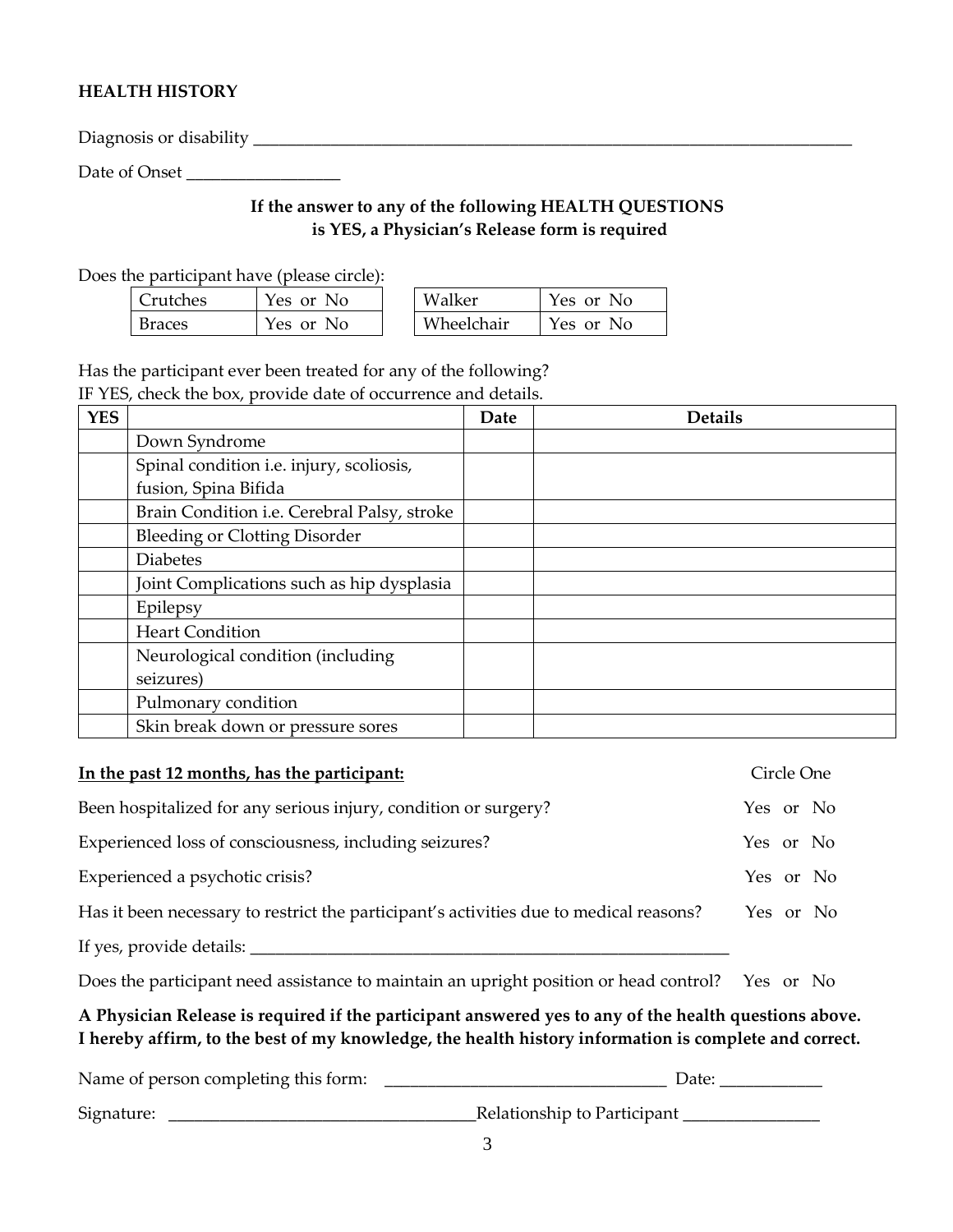If the participant has experienced seizure activity within the past 12 months, the following Seizure Evaluation Form is required. Participants or their parents/guardians may wish to consult with their physician when completing the following:

#### **SEIZURE EVALUATION FORM**

Instructions: Participants/parent/guardian/treating physicians – please complete this form including as much information as possible. Since riding and working around horses is a risk activity, conditions that increase that risk are carefully analyzed. The safety of all participants, volunteers and horses is considered.

| Date of last seizure ___________________Frequency of seizures __________________Duration of each seizure __________ |  |  |  |  |  |
|---------------------------------------------------------------------------------------------------------------------|--|--|--|--|--|
|                                                                                                                     |  |  |  |  |  |
| Seizure activity indicators (aura, behaviors or manifestations of oncoming seizure activity) ____________           |  |  |  |  |  |
|                                                                                                                     |  |  |  |  |  |
|                                                                                                                     |  |  |  |  |  |
| During a seizure, I / my child / patient (check all that apply):                                                    |  |  |  |  |  |

- May stare briefly (How long?) \_\_\_\_\_\_\_\_\_\_\_\_\_\_\_\_\_\_\_\_\_\_\_\_\_
- May walk around
- $\Box$  May perform aimless activities
- $\Box$  May suddenly cry/fall/ become rigid followed by muscle jerks / saliva on lips/ bluish skin color
- May experience loss of bladder or bowel control
- $\Box$  May be confused, have a headache, be fatigued; followed by full return of consciousness
- $\Box$  Other. Please explain  $\Box$

Are you / is your child / patient able to know and express when a seizure may occur? What are the signs?

\_\_\_\_\_\_\_\_\_\_\_\_\_\_\_\_\_\_\_\_\_\_\_\_\_\_\_\_\_\_\_\_\_\_\_\_\_\_\_\_\_\_\_\_\_\_\_\_\_\_\_\_\_\_\_\_\_\_\_\_\_\_\_\_\_\_\_\_\_\_\_\_\_\_\_\_\_\_\_\_\_\_\_\_\_\_\_\_\_\_\_\_\_

Should you / your child experience a seizure while at TREC, beyond employing general first aid, what actions do you suggest we take?

- $\Box$  Do nothing
- Dismount from horse
- Allow \_\_\_\_\_\_ minutes to rest and reorient
- $\Box$  Report observations to parents/guardians immediately
- $\Box$  Send note home to parent/guardian
- Other. Please specify

Signature of Participant/Parent/Guardian Date

\_\_\_\_\_\_\_\_\_\_\_\_\_\_\_\_\_\_\_\_\_\_\_\_\_\_\_\_\_\_\_\_\_\_\_\_\_\_\_\_\_\_\_\_\_ \_\_\_\_\_\_\_\_\_\_\_\_\_\_\_\_\_\_\_\_\_\_\_